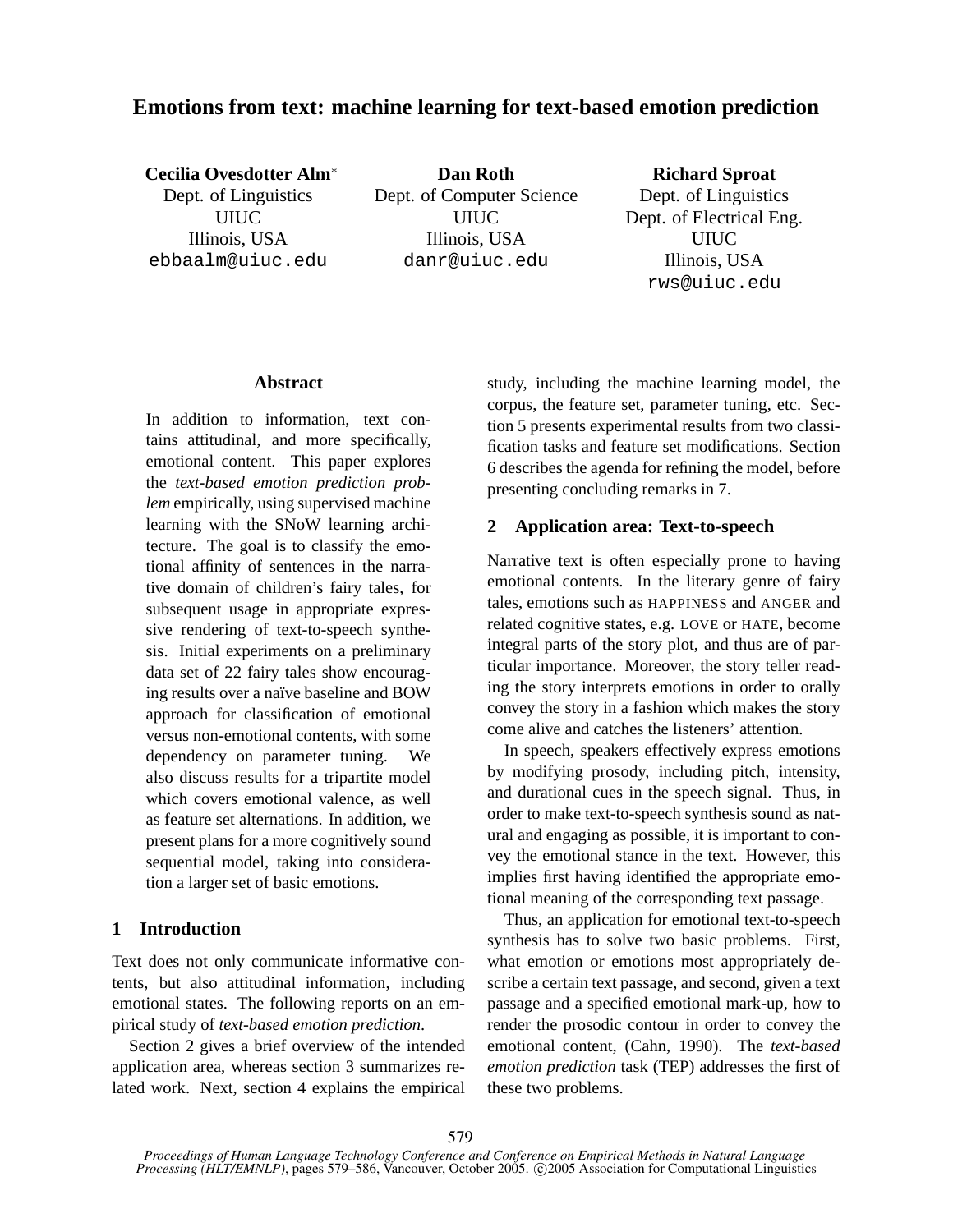# **3 Previous work**

For a complete general overview of the field of *affective computing*, see (Picard, 1997). (Liu, Lieberman and Selker, 2003) is a rare study in textbased inference of sentence-level emotional affinity. The authors adopt the notion of *basic emotions*, cf. (Ekman, 1993), and use six emotion categories: ANGER, DISGUST, FEAR, HAPPINESS, SADNESS, SURPRISE. They critique statistical NLP for being unsuccessful at the small sentence level, and instead use a database of common-sense knowledge and create affect models which are combined to form a representation of the emotional affinity of a sentence. At its core, the approach remains dependent on an emotion lexicon and hand-crafted rules for conceptual polarity. In order to be effective, emotion recognition must go beyond such resources; the authors note themselves that lexical affinity is fragile. The method was tested on 20 users' preferences for an email-client, based on user-composed text emails describing short but colorful events. While the users preferred the emotional client, this evaluation does not reveal emotion classification accuracy, nor how well the model generalizes on a large data set.

Whereas work on emotion classification from the point of view of natural speech and humancomputer dialogues is fairly extensive, e.g. (Scherer, 2003), (Litman and Forbes-Riley, 2004), this appears not to be the case for text-to-speech synthesis (TTS). A short study by (Sugimoto et al., 2004) addresses sentence-level emotion recognition for Japanese TTS. Their model uses a composition assumption: the emotion of a sentence is a function of the emotional affinity of the words in the sentence. They obtain emotional judgements of 73 adjectives and a set of sentences from 15 human subjects and compute words' emotional strength based on the ratio of times a word or a sentence was judged to fall into a particular emotion bucket, given the number of human subjects. Additionally, they conducted an interactive experiment concerning the acoustic rendering of emotion, using manual tuning of prosodic parameters for Japanese sentences. While the authors actually address the two fundamental problems of emotional TTS, their approach is impractical and most likely cannot scale up for a real corpus. Again, while lexical items with clear emotional meaning,

such as *happy* or *sad*, matter, emotion classification probably needs to consider additional inference mechanisms. Moreover, a naïve compositional approach to emotion recognition is risky due to simple linguistic facts, such as context-dependent semantics, domination of words with multiple meanings, and emotional negation.

Many NLP problems address attitudinal meaning distinctions in text, e.g. detecting *subjective* opinion documents or expressions, e.g. (Wiebe et al, 2004), measuring *strength* of subjective clauses (Wilson, Wiebe and Hwa, 2004), determining word *polarity* (Hatzivassiloglou and McKeown, 1997) or texts' attitudinal valence, e.g. (Turney, 2002), (Bai, Padman and Airoldi, 2004), (Beineke, Hastie and Vaithyanathan, 2003), (Mullen and Collier, 2003), (Pang and Lee, 2003). Here, it suffices to say that the targets, the domain, and the intended application differ; our goal is to classify emotional text passages in children's stories, and eventually use this information for rendering expressive child-directed storytelling in a text-to-speech application. This can be useful, e.g. in therapeutic education of children with communication disorders (van Santen et al., 2003).

### **4 Empirical study**

This part covers the experimental study with a formal problem definition, computational implementation, data, features, and a note on parameter tuning.

#### **4.1 Machine learning model**

Determining emotion of a linguistic unit can be cast as a multi-class classification problem. For the flat case, let  $T$  denote the text, and  $s$  an embedded linguistic unit, such as a sentence, where  $s \in T$ . Let k be the number of emotion classes  $E =$  $\{em_1, em_2, \ldots, em_k\}$ , where  $em_1$  denotes the special case of *neutrality*, or absence of emotion. The goal is to determine a mapping function  $f : s \rightarrow em_i$ , such that we obtain an ordered labeled pair  $(s, em_i)$ . The mapping is based on  $F = \{f_1, f_2, ..., f_n\}$ , where F contains the features derived from the text.

Furthermore, if multiple emotion classes can characterize s, then given  $E' \subset E$ , the target of the mapping function becomes the ordered pair  $(s, E')$ . Finally, as further discussed in section 6, the hierarchical case of label assignment requires a sequen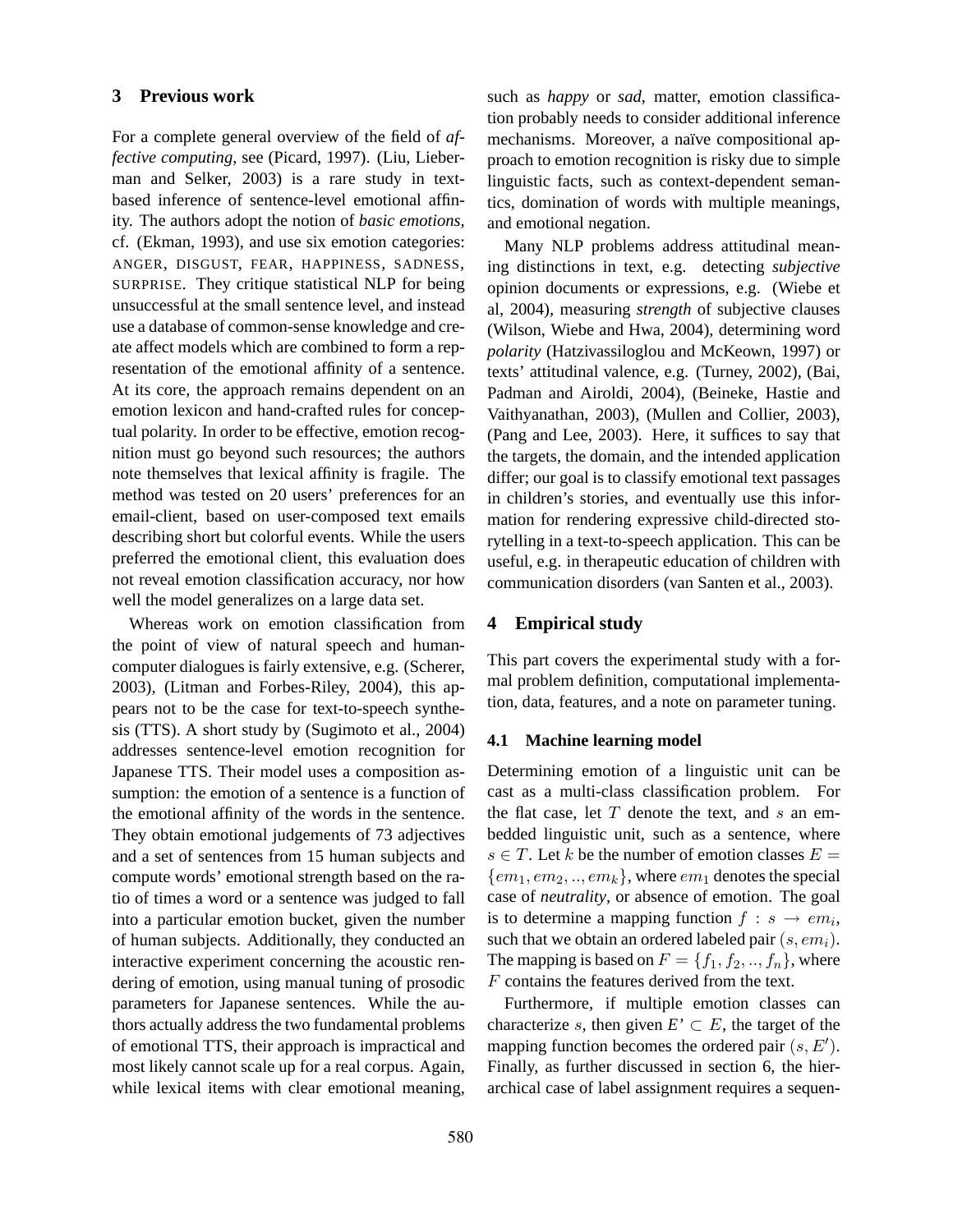tial model that further defines levels of coarse versus fine-grained classifiers, as done by (Li and Roth, 2002) for the *question classification* problem.

#### **4.2 Implementation**

Whereas our goal is to predict finer emotional meaning distinctions according to emotional categories in speech; in this study, we focus on the basic task of recognizing emotional passages and on determining their valence (i.e. positive versus negative) because we currently do not have enough training data to explore finer-grained distinctions. The goal here is to get a good understanding of the nature of the TEP problem and explore features which may be useful.

We explore two cases of flat classification, using a variation of the Winnow update rule implemented in the SNoW learning architecture (Carlson et al., 1999),<sup>1</sup> which learns a linear classifier in feature space, and has been successful in several NLP applications, e.g. semantic role labeling (Koomen, Punyakanok, Roth and Yih, 2005). In the first case, the set of emotion classes E consists of EMOTIONAL versus non-emotional or NEUTRAL, i.e.  $E = \{N, E\}$ . In the second case, E has been incremented with emotional distinctions according to the valence, i.e.  $E = \{N, PE, NE\}$ . Experiments used 10-fold cross-validation, with 90% train and 10% test data.<sup>2</sup>

#### **4.3 Data**

The goal of our current data annotation project is to annotate a corpus of approximately 185 children stories, including Grimms', H.C. Andersen's and B. Potter's stories. So far, the annotation process proceeds as follows: annotators work in pairs on the same stories. They have been trained separately and work independently in order to avoid any annotation bias and get a true understanding of the task difficulty. Each annotator marks the sentence level with one of eight *primary emotions*, see table 1, reflecting an extended set of *basic emotions* (Ekman, 1993). In order to make the annotation process more focused, emotion is annotated from the point of view of the text, i.e. the *feeler* in the sentence. While the primary emotions are targets, the sentences are also marked for other affective contents, i.e. background *mood*, *secondary* emotions via *intensity*, *feeler*, and *textual* cues. Disagreements in annotations are resolved by a second pass of tie-breaking by the first author, who chooses one of the competing labels. Eventually, the completed annotations will be made available.

| Abbreviation | <b>Emotion</b> class        |
|--------------|-----------------------------|
| А            | ANGRY                       |
| D            | <b>DISGUSTED</b>            |
| F            | <b>FEARFUL</b>              |
| н            | <b>HAPPY</b>                |
| Sa           | <b>SAD</b>                  |
| $Su+$        | POSITIVELY SURPRISED        |
|              | <b>NEGATIVELY SURPRISED</b> |

Table 1: Basic emotions used in annotation

Emotion annotation is hard; interannotator agreement currently range at  $\kappa = .24 - .51$ , with the ratio of observed annotation overlap ranging between 45-64%, depending on annotator pair and stories assigned. This is expected, given the subjective nature of the annotation task. The lack of a clear definition for emotion vs. non-emotion is acknowledged across the emotion literature, and contributes to dynamic and shifting annotation targets. Indeed, a common source of confusion is NEUTRAL, i.e. deciding whether or not a sentence is emotional or non-emotional. Emotion perception also depends on which character's point-of-view the annotator takes, and on extratextual factors such as annotator's personality or mood. It is possible that by focusing more on the training of annotator pairs, particularly on joint training, agreement might improve. However, that would also result in a bias, which is probably not preferable to actual perception. Moreover, what agreement levels are needed for successful expressive TTS remains an empirical question.

The current data set consisted of a preliminary annotated and tie-broken data set of 1580 sentence, or 22 Grimms' tales. The label distribution is in table 2. NEUTRAL was most frequent with 59.94%.

Table 2: Percent of annotated labels

| А      | Ð     | F      | н           |
|--------|-------|--------|-------------|
| 12.34% | 0.89% | 7.03%  | 6.77%       |
| N      | SА    | $StI+$ | $\rm SU$ .- |
| 59.94% | 7.34% | 2.59%  | 3.10%       |

<sup>1</sup>Available from http://l2r.cs.uiuc.edu/∼cogcomp/

<sup>2</sup>Experiments were also run for Perceptron, however the results are not included. Overall, Perceptron performed worse.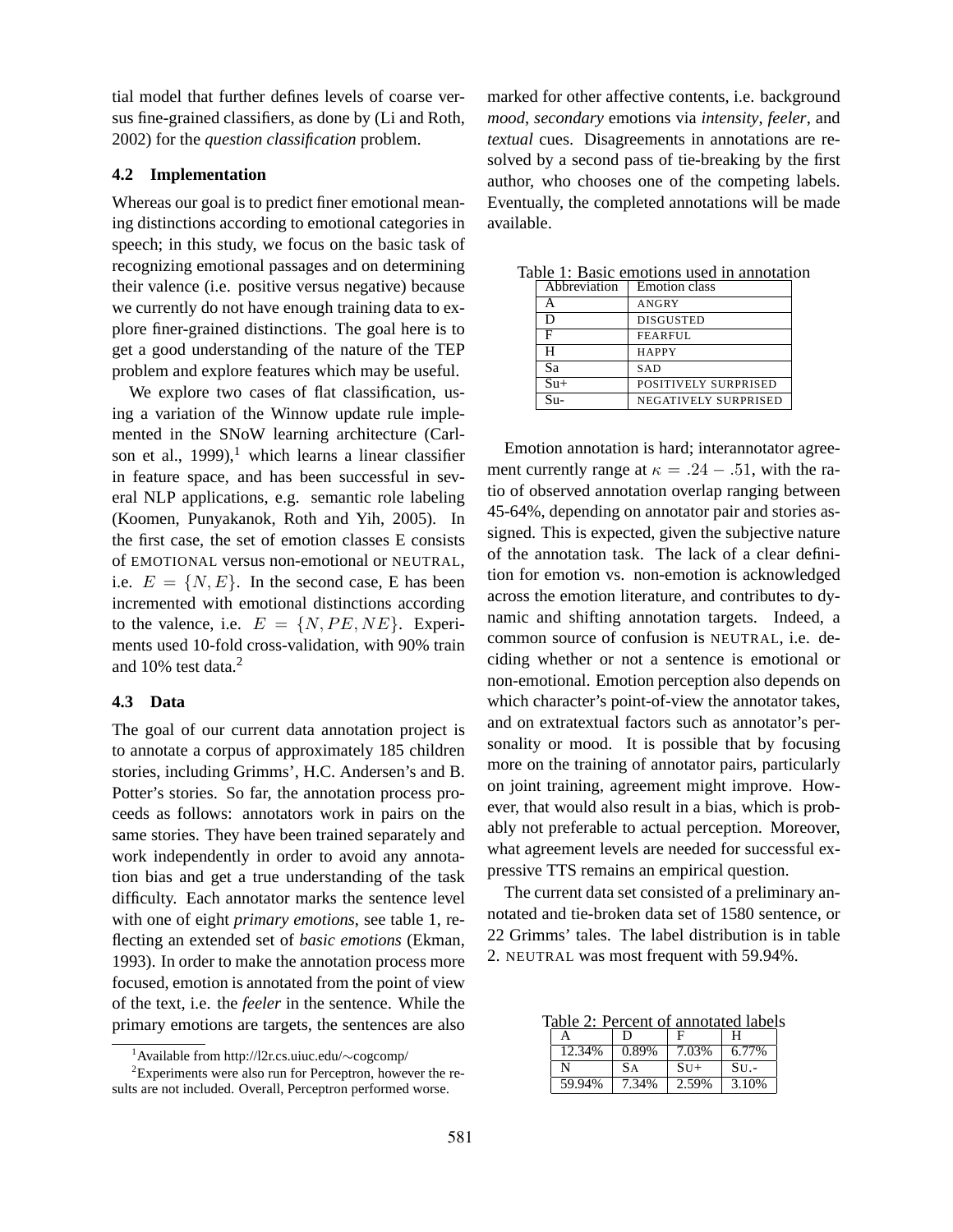| Table 3: % EMOTIONAL vs. NEUTRAL examples |               |  |
|-------------------------------------------|---------------|--|
|                                           |               |  |
|                                           | 40.06% 59.94% |  |
|                                           |               |  |

| Table 4: % POSITIVE vs. NEGATIVE vs. NEUTRAL |                              |  |
|----------------------------------------------|------------------------------|--|
|                                              | I NE.                        |  |
|                                              | $9.87\%$   30.19\%   59.94\% |  |

Next, for the purpose of this study, all emotional classes, i.e. A, D, F, H, SA, SU+, SU-, were combined into one emotional superclass  $E$  for the first experiment, as shown in table 3. For the second experiment, we used two emotional classes, i.e. positive versus negative emotions;  $PE=\{H, SU+\}$  and  $NE=\{A, D, F, SA, SU\}$ , as seen in table 4.

### **4.4 Feature set**

The feature extraction was written in python. SNoW only requires active features as input, which resulted in a typical feature vector size of around 30 features. The features are listed below. They were implemented as boolean values, with continuous values represented by ranges. The ranges generally overlapped, in order to get more generalization coverage.

- 1. First sentence in story
- 2. Conjunctions of selected features (see below)
- 3. Direct speech (i.e. whole quote) in sentence
- 4. Thematic story type (3 top and 15 sub-types)
- 5. Special punctuation (! and ?)
- 6. Complete upper-case word
- 7. Sentence length in words (0-1, 2-3, 4-8, 9-15,  $16-25, 26-35, >35$
- 8. Ranges of story progress (5-100%, 15-100%, 80-100%, 90-100%)
- 9. Percent of JJ, N, V, RB (0%, 1-100%, 50- 100%, 80-100%)
- 10. V count in sentence, excluding participles (0-1,  $0-3, 0-5, 0-7, 0-9, > 9$
- 11. Positive and negative word counts (  $\geq 1, \geq 2$ ,  $\geq 3, \geq 4, \geq 5, \geq 6$
- 12. WordNet emotion words
- 13. Interjections and affective words
- 14. *Content BOW*: N, V, JJ, RB words by POS

Feature conjunctions covered pairings of counts of positive and negative words with range of story progress or interjections, respectively.

Feature groups 1, 3, 5, 6, 7, 8, 9, 10 and 14 are extracted automatically from the sentences in the stories; with the SNoW POS-tagger used for features 9, 10, and 14. Group 10 reflects how many verbs are active in a sentence. Together with the quotation and punctuation, verb domination intends to capture the assumption that emotion is often accompanied by increased action and interaction. Feature group 4 is based on Finish scholar Antti Aarne's classes of folk-tale types according to their informative thematic contents (Aarne, 1964). The current tales have 3 top story types (ANIMAL TALES, ORDINARY FOLK-TALES, and JOKES AND ANECDOTES), and 15 subtypes (e.g. *supernatural helpers* is a subtype of the ORDINARY FOLK-TALE). This feature intends to provide an idea about the story's general affective *personality* (Picard, 1997), whereas the feature reflecting the story progress is hoped to capture that some emotions may be more prevalent in certain sections of the story (e.g. the happy end).

For semantic tasks, words are obviously important. In addition to considering 'content words', we also explored specific word lists. Group 11 uses 2 lists of 1636 positive and 2008 negative words, obtained from (Di Cicco et al., online). Group 12 uses lexical lists extracted from WordNet (Fellbaum, 1998), on the basis of the primary emotion words in their adjectival and nominal forms. For the adjectives, Py-WordNet's (Steele et al., 2004) SIMI-LAR feature was used to retrieve similar items of the primary emotion adjectives, exploring one additional level in the hierarchy (i.e. similar items of all senses of all words in the synset). For the nouns and any identical verbal homonyms, synonyms and hyponyms were extracted manually.<sup>3</sup> Feature group 13 used a short list of 22 interjections collected manually by browsing educational ESL sites, whereas the affective word list of 771 words consisted of a combination of the non-neutral words from (Johnson-Laird and Oatley, 1989) and (Siegle, online). Only a subset of these lexical lists actually occurred.<sup>4</sup>

<sup>&</sup>lt;sup>3</sup>Multi-words were transformed to hyphenated form.

<sup>&</sup>lt;sup>4</sup>At this point, neither stems and bigrams nor a list of onomatopoeic words contribute to accuracy. Intermediate resource processing inserted some feature noise.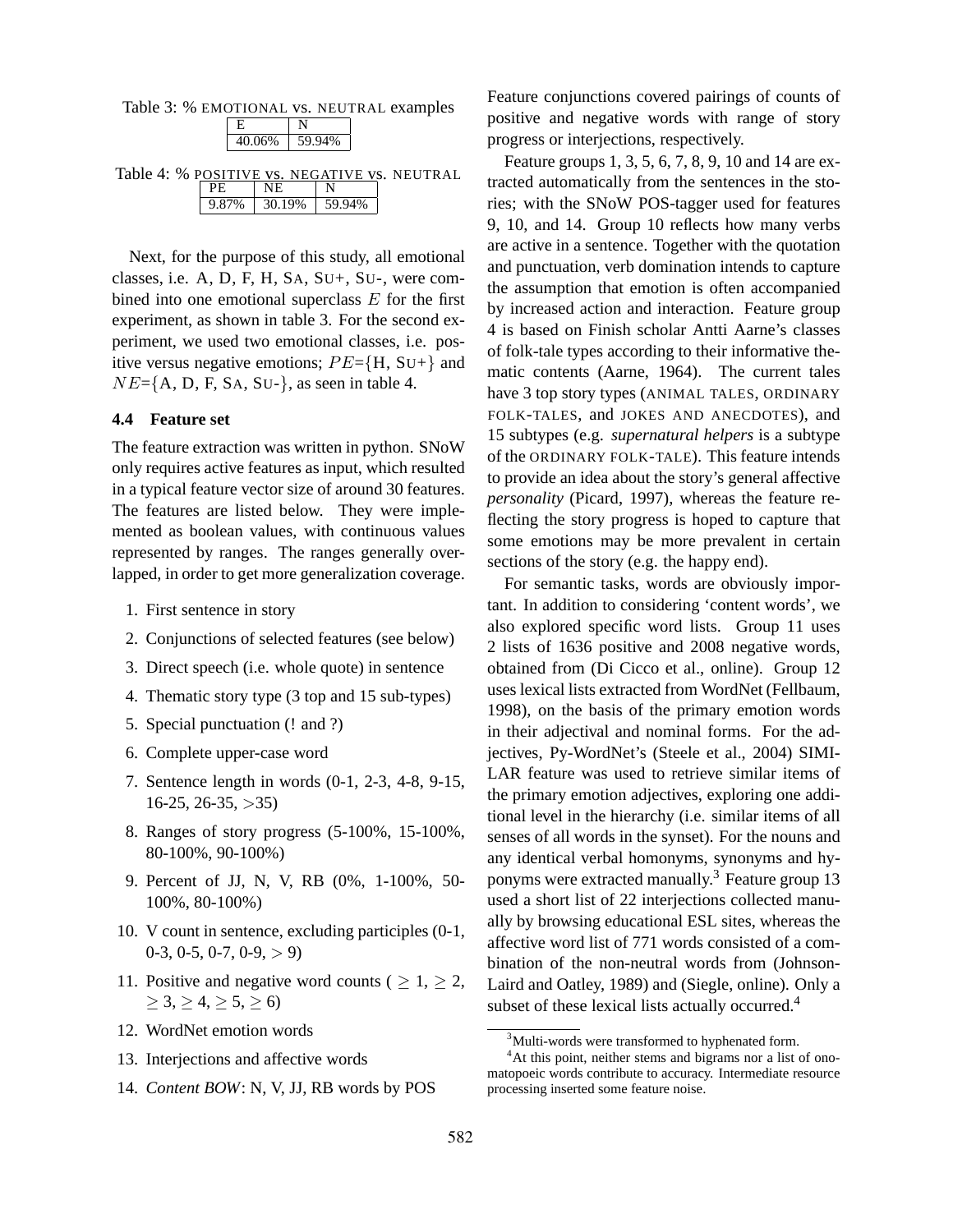The above feature set is henceforth referred to as *all features*, whereas *content BOW* is just group 14. The *content BOW* is a more interesting baseline than the naïve one, *P(Neutral)*, i.e. always assigning the most likely NEUTRAL category. Lastly, emotions blend and transform (Liu, Lieberman and Selker, 2003). Thus, emotion and background mood of immediately adjacent sentences, i.e. the *sequencing*, seems important. At this point, it is not implemented automatically. Instead, it was extracted from the manual emotion and mood annotations. If *sequencing* seemed important, an automatic method using sequential target activation could be added next.

### **4.5 Parameter tuning**

The Winnow parameters that were tuned included promotional  $\alpha$ , demotional  $\beta$ , activation threshold θ, initial weights ω, and the regularization parameter, S, which implements a margin between positive and negative examples. Given the currently fairly limited data, results from 2 alternative tuning methods, applied to *all features*, are reported.

- For the condition called *sep-tune-eval*, 50% of the sentences were randomly selected and set aside to be used for the parameter tuning process only. Of this subset, 10% were subsequently randomly chosen as test set with the remaining 90% used for training during the automatic tuning process, which covered 4356 different parameter combinations. Resulting parameters were:  $\alpha = 1.1, \beta = 0.5, \theta = 5,$  $\omega = 1.0$ ,  $S = 0.5$ . The remaining half of the data was used for training and testing in the 10-fold cross-validation evaluation. (Also, note the slight change for *P(Neutral)* in table 5, due to randomly splitting the data.)
- Given that the data set is currently small, for the condition named *same-tune-eval*, tuning was performed automatically on all data using a slightly smaller set of combinations, and then manually adjusted against the 10-fold crossvalidation process. Resulting parameters were:  $\alpha = 1.2, \beta = 0.9, \theta = 4, \omega = 1, S = 0.5$ . All data was used for evaluation.

Emotion classification was sensitive to the selected tuning data. Generally, a smaller tuning set resulted in pejorative parameter settings. The random selection could make a difference, but was not explored.

# **5 Results and discussion**

This section first presents the results from experiments with the two different confusion sets described above, as well as feature experimentation.

#### **5.1 Classification results**

Average accuracy from 10-fold cross validation for the first experiment, i.e. classifying sentences as either NEUTRAL or EMOTIONAL, are included in table 5 and figure 1 for the two tuning conditions on the main feature sets and baselines. As expected,

Table 5: Mean classification accuracy: N vs. E, 2 conditions

|                             | same-tune-eval | sep-tune-eval |
|-----------------------------|----------------|---------------|
| P(Neutral)                  | 59.94          | 60.05         |
| <b>Content BOW</b>          | 61.01          | 58.30         |
| All features except BOW     | 64.68          | 63.45         |
| All features                | 68.99          | 63.31         |
| All features $+$ sequencing | 69.37          | 62.94         |

degree of success reflects parameter settings, both for *content BOW* and *all features*. Nevertheless, under these circumstances, performance above a naïve baseline and a BOW approach is obtained. Moreover, *sequencing* shows potential for contributing in one case. However, observations also point to three issues: first, the current data set appears to be too small. Second, the data is not easily separable. This comes as no surprise, given the subjective nature of the task, and the rather low interannotator agreement, reported above. Moreover, despite the schematic narrative plots of children's stories, tales still differ in their overall affective orientation, which increases data complexity. Third and finally, the EMOTION class is combined by basic emotion labels, rather than an original annotated label.

More detailed averaged results from 10-fold cross-validation are included in table 6 using *all features* and the separated tuning and evaluation data condition *sep-tune-eval*. With these parameters, approximately 3% improvement in accuracy over the naïve baseline *P(Neutral)* was recorded, and 5% over the *content BOW*, which obviously did poorly with these parameters. Moreover, precision is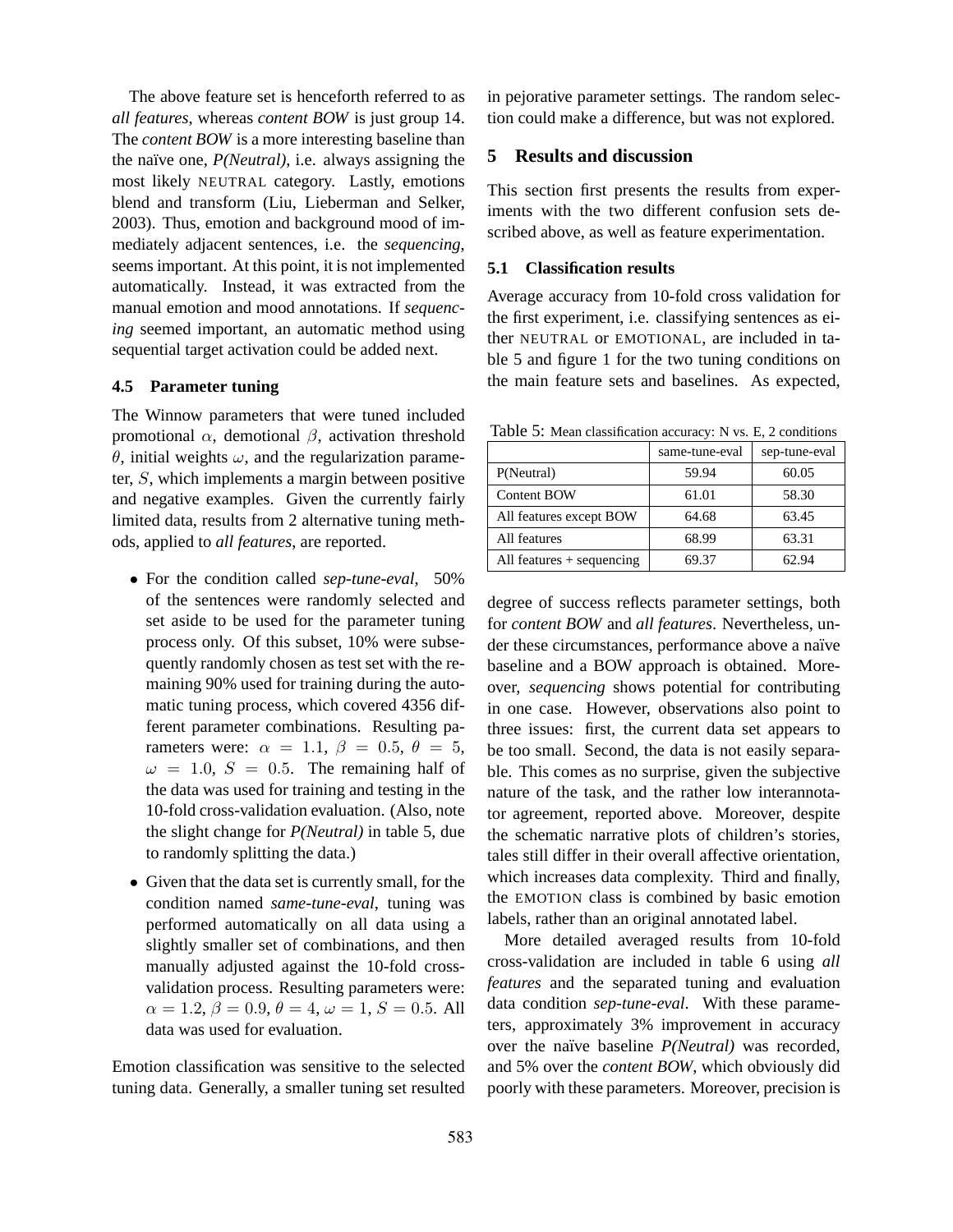

Figure 1: Accuracy under different conditions (in %)

Table 6: Classifying N vs. E (*all features*, *sep-tune-eval*)

| Measure                 |      | E    |
|-------------------------|------|------|
| Averaged accuracy       | 0.63 | 0.63 |
| Averaged error          | 0.37 | 0.37 |
| Averaged precision      | 0.66 | 0.56 |
| Averaged recall         | 0.75 | 0.42 |
| <b>Averaged F-score</b> | 0.70 | 0.47 |

higher than recall for the combined EMOTION class. In comparison, with the *same-tune-eval* procedure, the accuracy improved by approximately 9% over *P(Neutral)* and by 8% over *content BOW*.

In the second experiment, the emotion category was split into two classes: emotions with positive versus negative valence. The results in terms of precision, recall, and F-score are included in table 7, using *all features* and the *sep-tune-eval* condition. The decrease in performance for the emotion classes mirrors the smaller amounts of data available for each class. As noted in section 4.3, only 9.87% of the sentences were annotated with a positive emotion, and the results for this class are worse. Thus, performance seems likely to improve as more annotated story data becomes available; at this point, we are experimenting with merely around 12% of the total texts targeted by the data annotation project.

#### **5.2 Feature experiments**

Emotions are poorly understood, and it is especially unclear which features may be important for their recognition from text. Thus, we experimented

Table 7: N, PE, and NE (*all features*, *sep-tune-eval*)

|                         |      | NE.  | PE.  |
|-------------------------|------|------|------|
| Averaged precision      | 0.64 | 0.45 | 0.13 |
| Averaged recall         | 0.75 | 0.27 | 0.19 |
| <b>Averaged F-score</b> | 0.69 | 0.32 | 0.13 |

#### Table 8: Feature group members

| Word lists         | interj., WordNet, affective lists, pos/neg |
|--------------------|--------------------------------------------|
| Syntactic          | length ranges, % POS, V-count ranges       |
| Story-related      | % story-progress, 1st sent., story type    |
| Orthographic       | punctuation, upper-case words, quote       |
| Conjunctions       | Conjunctions with pos/neg                  |
| <b>Content BOW</b> | Words (N, V, Adj, Adv)                     |

with different feature configurations. Starting with all features, again using 10-fold cross-validation for the separated tuning-evaluation condition *sep-tuneeval*, one additional feature group was removed until none remained. The feature groups are listed in table 8. Figure 2 on the next page shows the accuracy at each step of the cumulative subtraction process. While some feature groups, e.g. syntactic, appeared less important, the removal order mattered; e.g. if syntactic features were removed first, accuracy decreased. This fact also illustrated that features work together; removing any group degraded performance because features interact and there is no true independence. It was observed that features' contributions were sensitive to parameter tuning. Clearly, further work on developing features which fit the TEP problem is needed.

#### **6 Refining the model**

This was a "first pass" of addressing TEP for TTS. At this point, the annotation project is still on-going, and we only had a fairly small data set to draw on. Nevertheless, results indicate that our learning approach benefits emotion recognition. For example, the following instances, also labeled with the same valence by both annotators, were correctly classified both in the binary (N vs. E) and the tripartite polarity task (N, NE, PE), given the separated tuning and evaluation data condition, and using *all features*:

(1a) E/NE: Then he offered the dwarfs money, and prayed and besought them to let him take her away; but they said, "We will not part with her for all the gold in the world."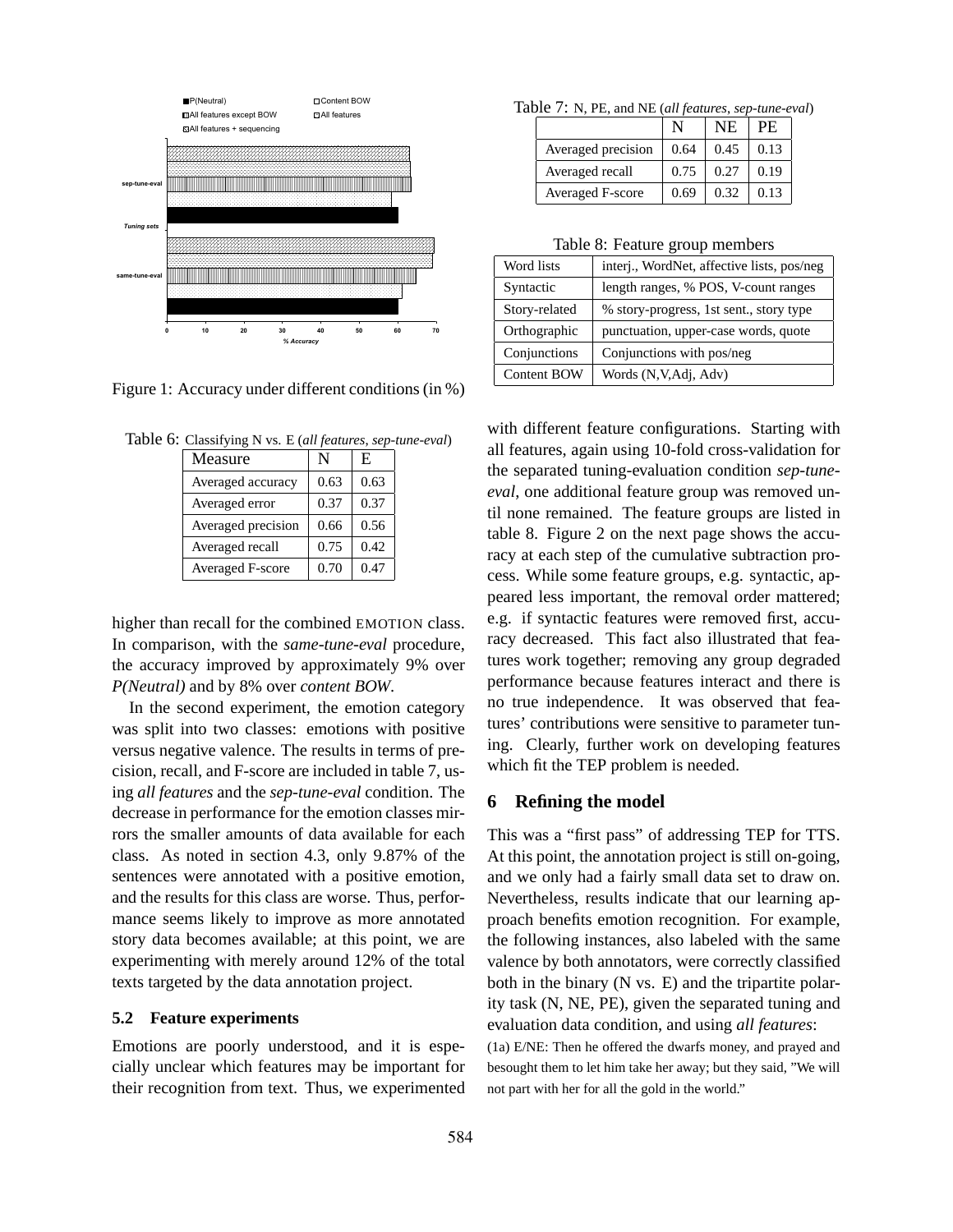

Figure 2: Averaged effect of feature group removal, using *sep-tune-eval*

(1b) N: And so the little girl really did grow up; her skin was as white as snow, her cheeks as rosy as the blood, and her hair as black as ebony; and she was called Snowdrop.

(2a) E/NE: "Ah," she answered, "have I not reason to weep?

(2b) N: Nevertheless, he wished to try him first, and took a stone in his hand and squeezed it together so that water dropped out of it.

Cases (1a) and (1b) are from the well-known FOLK TALE *Snowdrop*, also called *Snow White*. (1a) and (1b) are also correctly classified by the simple *content BOW* approach, although our approach has higher prediction confidence for E/NE (1a); it also considers, e.g. direct speech, a fairly high verb count, advanced story progress, connotative words and conjunctions thereof with story progress features, all of which the BOW misses. In addition, the simple *content BOW* approach makes incorrect predictions at both the bipartite and tripartite levels for examples (2a) and (2b) from the JOKES AND ANEC-DOTES stories *Clever Hans* and *The Valiant Little Tailor*, while our classifier captures the affective differences by considering, e.g. distinctions in verb count, interjection, POS, sentence length, connotations, story subtype, and conjunctions.

Next, we intend to use a larger data set to conduct a more complete study to establish mature findings.

We also plan to explore finer emotional meaning distinctions, by using a hierarchical sequential model which better corresponds to different levels of cognitive difficulty in emotional categorization by humans, and to classify the full set of basic level emotional categories discussed in section 4.3. Sequential modeling of simple classifiers has been successfully employed to question classification, for example by (Li and Roth, 2002). In addition, we are working on refining and improving the feature set, and given more data, tuning can be improved on a sufficiently large development set. The three subcorpora in the annotation project can reveal how authorship affects emotion perception and classification.

Moreover, arousal appears to be an important dimension for emotional prosody (Scherer, 2003), especially in storytelling (Alm and Sproat, 2005). Thus, we are planning on exploring degrees of emotional intensity in a learning scenario, i.e. a problem similar to measuring strength of opinion clauses (Wilson, Wiebe and Hwa, 2004).

Finally, emotions are not discrete objects; rather they have transitional nature, and blend and overlap along the temporal dimension. For example, (Liu, Lieberman and Selker, 2003) include parallel estimations of emotional activity, and include smooth